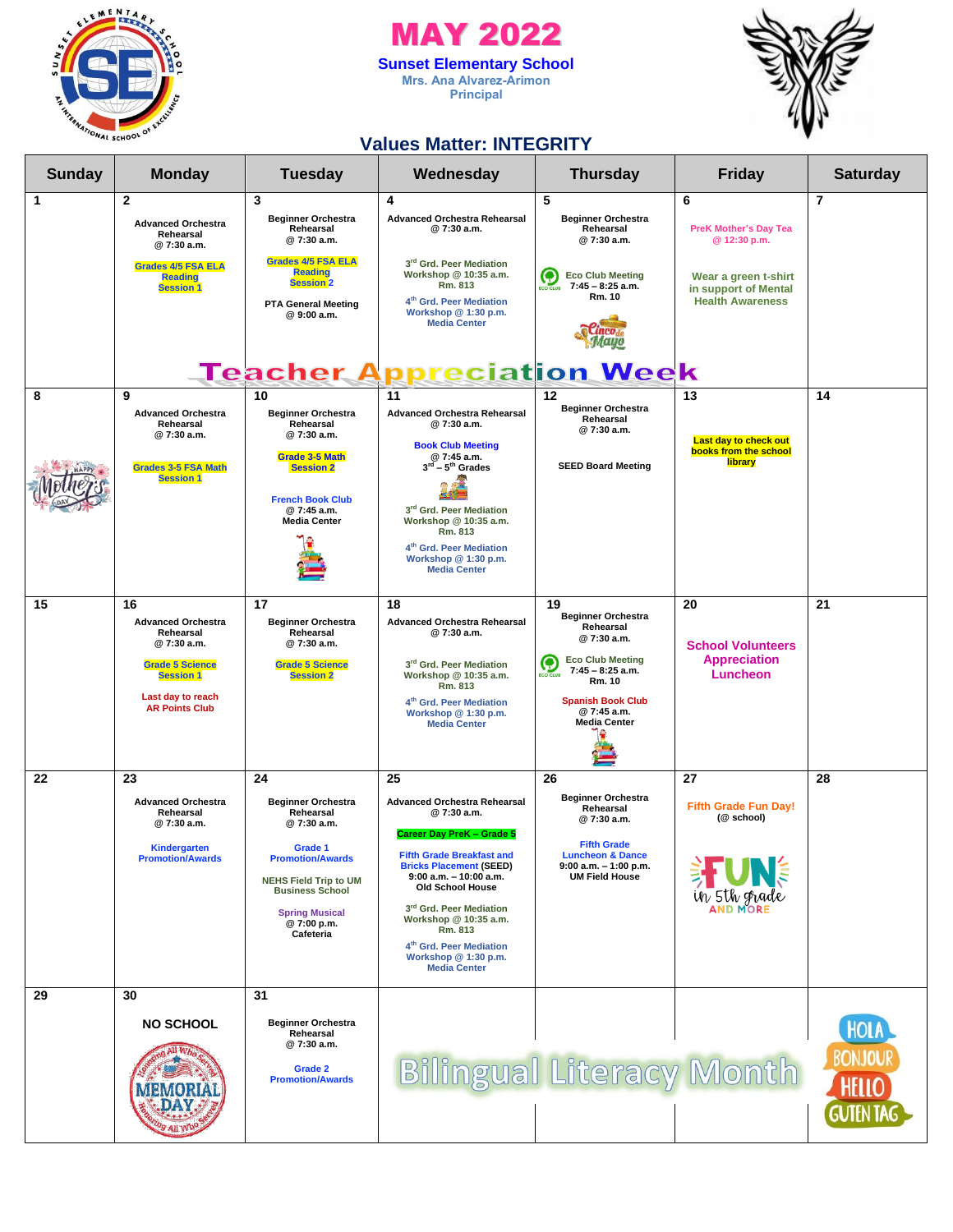

### **JUNE 20 Sunset Elementary School Mrs. Ana Alvarez-Arimon Principal**



| <b>Sunday</b> | <b>Monday</b>                                                              | <b>Tuesday</b>                                                                                                                                                                 | Wednesday                                                                                                                                                       | <b>Thursday</b>                              | <b>Friday</b>                                                                        | <b>Saturday</b> |
|---------------|----------------------------------------------------------------------------|--------------------------------------------------------------------------------------------------------------------------------------------------------------------------------|-----------------------------------------------------------------------------------------------------------------------------------------------------------------|----------------------------------------------|--------------------------------------------------------------------------------------|-----------------|
|               |                                                                            |                                                                                                                                                                                | 1<br><b>Grade 3 Promotion/Awards</b><br><b>Fifth Grade</b><br><b>Promotion Ceremony</b><br>@ Coral Gables<br><b>Senior High School</b><br>5:30 p.m. - 7:30 p.m. | $\overline{2}$<br><b>Boosterthon</b>         | 3<br>Grade 4<br><b>Promotion/Awards</b><br><b>First Grade</b><br>in-house Field Trip | 4               |
| 5             | 6<br><b>PreK Promotion/Awards</b><br>@ 9:00 a.m.<br><b>Early Dismissal</b> | $\overline{7}$<br><b>End-of-Year Classroom</b><br><b>Celebrations</b><br>PreK - Grade 5<br><b>PreK Water Play Party</b><br>$9:30$ a.m. $-10:30$ a.m.<br><b>Early Dismissal</b> | 8<br><b>Last Day of School</b><br><b>Early Dismissal</b>                                                                                                        | 9<br><b>Teacher Planning Day</b><br>(No Opt) | 10                                                                                   | 11              |
|               |                                                                            |                                                                                                                                                                                | Be the sunshine!                                                                                                                                                |                                              |                                                                                      |                 |

## Have a great

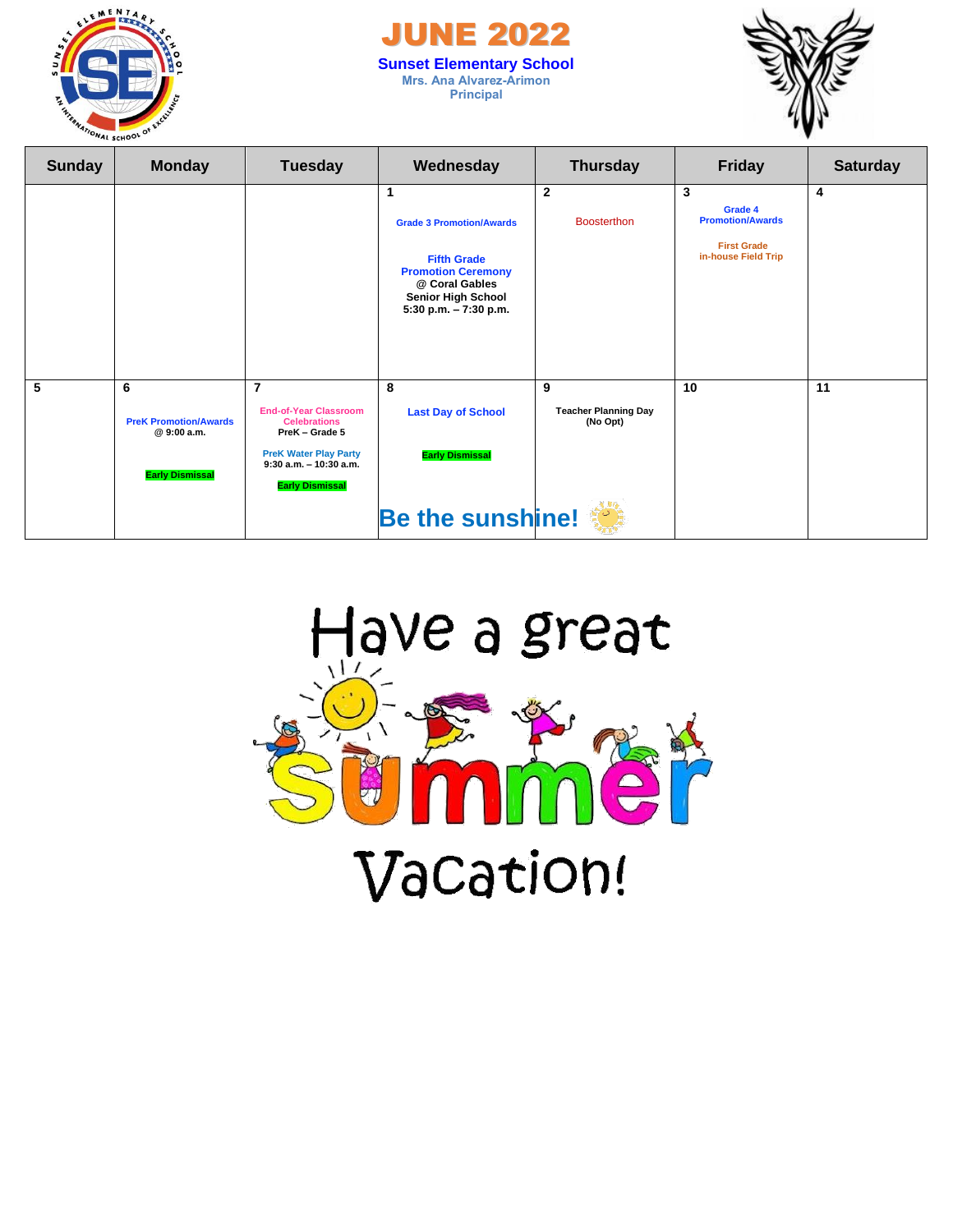

### **SUNSET ELEMENTARY SCHOOL**



### **END-OF-YEAR AWARDS CEREMONIES SCHEDULE**

May 23, 2022 Kindergarten Ceremonies 9:00 a.m. Spanish Homerooms 1:45 p.m. French and German Homerooms

May 24, 2022 First Grade Ceremonies 9:00 a.m. Spanish Homerooms 1:45 p.m. French and German Homerooms

May 31, 2022 Second Grade Ceremonies 9:00 a.m. Spanish Homerooms 1:45 p.m. French and German Homerooms

June 1, 2022 Third Grade Ceremonies 9:00 a.m. Spanish Homerooms 1:45 p.m. French and German Homerooms

June 3, 2022 Fourth Grade Ceremonies 9:00 a.m. Spanish Homerooms 1:45 p.m. French and German Homerooms

For mixed language homeroom classes, the homeroom teacher will notify the parents which ceremony the class will be attending.

Due to occupancy limitations, only TWO guests per student will be permitted.

Parents are encouraged to arrive 20 minutes before the scheduled time of the ceremony to sign in.

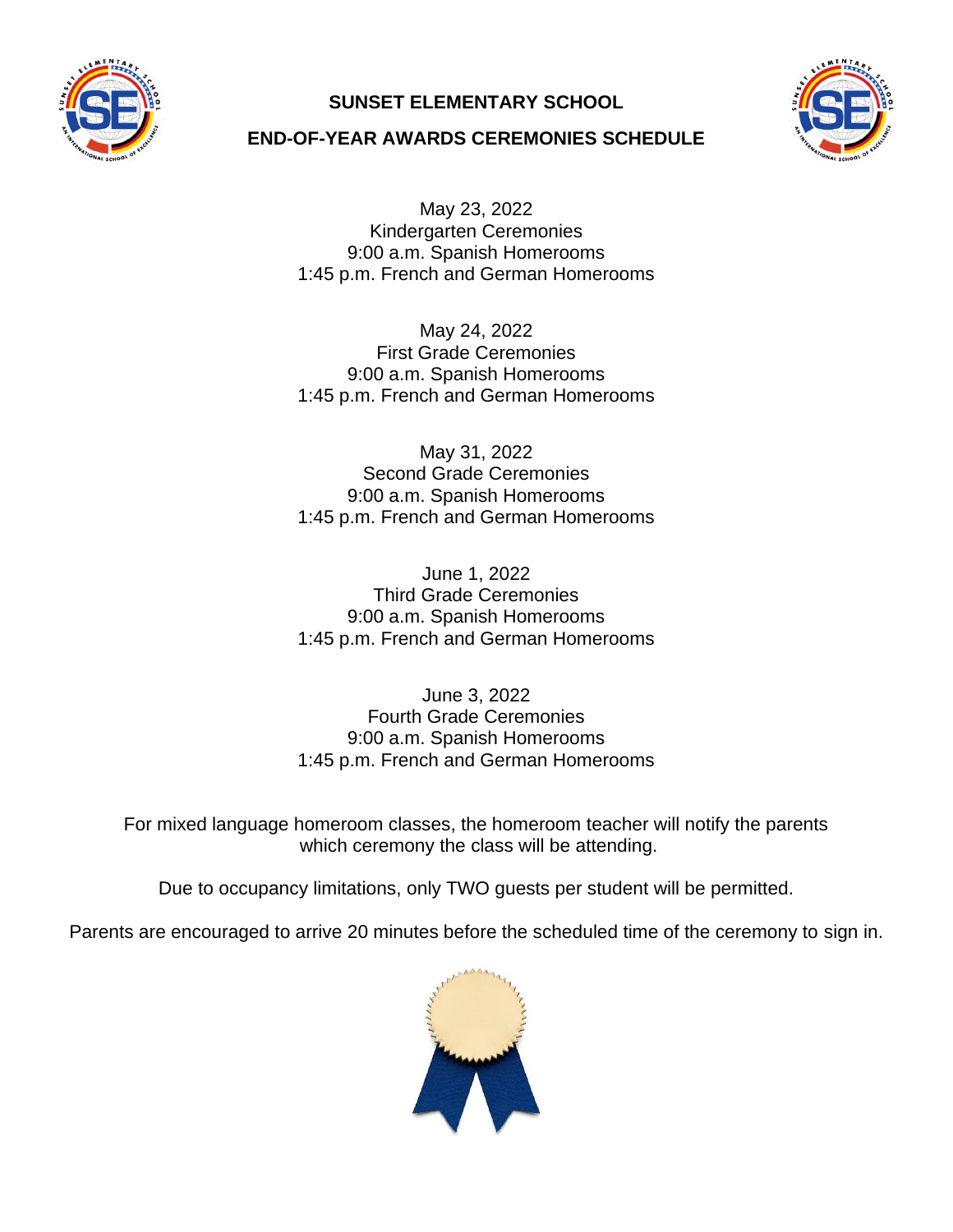# SUN 305

giving our student

**SLIC SCH** 

### **ENROLL NOW FOR SUMMER LEARNING FUN!**

Free breakfast and lunch for all students Transportation provided to eligible students

- Adventure Backpacks (PK-3) • Head Start/Early Headstart (3-4 years) · Smart Start Camps (K-8) . Visual & Performing Arts (K-12) • SPEAK UP! Summer Camp (6-12) • Entrepreneurs BIZCAMP (7-12)
	- Dual Enrollment (9-12)
- Driver Education (15-18 years)
- · Summer Youth Internship Program (15-18 years)
	- E-Learning Toolbox via Student Portal And MORE!



## **TO LEARN MORE VISIT:** SUMMER305.DADESCHOOLS.NET